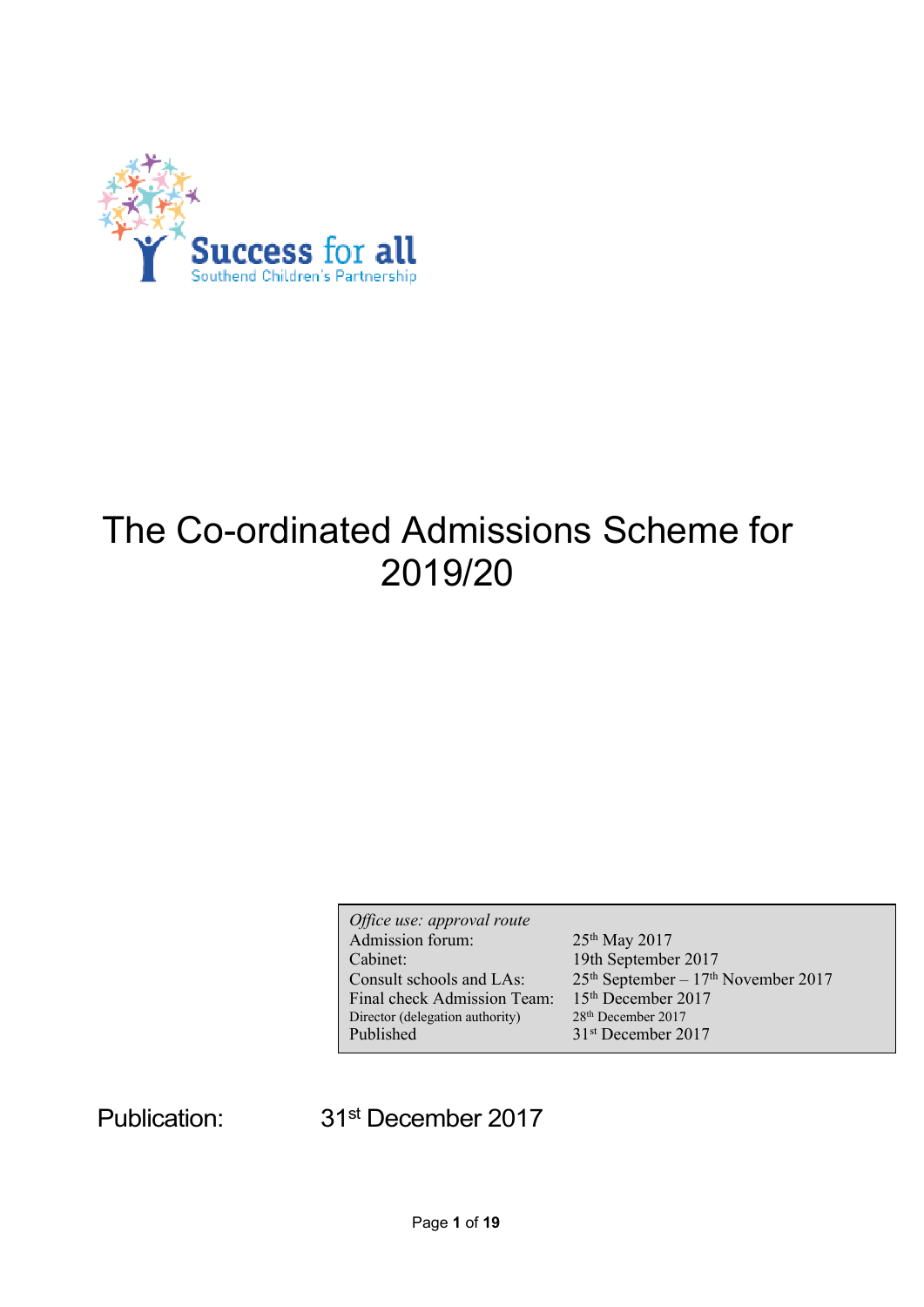# **TABLE OF CONTENTS**

| Item           |                                                                                               | Page<br><b>Number</b> |
|----------------|-----------------------------------------------------------------------------------------------|-----------------------|
| 1              | <b>Introduction</b>                                                                           | 3                     |
| $\mathbf 2$    | Aims & scope of the scheme                                                                    | 3                     |
|                | 2.1 Aims of the scheme                                                                        | 3                     |
|                | 2.2 Scope of the scheme                                                                       | 3                     |
| 3              | Key aspects of the scheme                                                                     | 3                     |
| 4              | <b>General details of the scheme</b>                                                          | 4                     |
|                | 4.1 Primary & secondary admissions up to the offer date                                       | 4                     |
|                | 4.2 Summer Born Children                                                                      | 6                     |
|                | 4.3 Co-ordinated arrangements between the offer date and<br>start of the autumn term          | $\overline{7}$        |
|                | 4.4 Year 7 - Under and over age applicants                                                    | 8                     |
|                | 4.5 Overseas applicants                                                                       | 8                     |
|                | 4.6 New applications, late applications, changes of<br>preferences and additional preferences | 9                     |
|                | 4.7 Supplementary Information Forms                                                           | 10                    |
|                | 4.8 Waiting lists                                                                             | 11                    |
|                | 4.9 Appeals                                                                                   | 12                    |
| 5              | <b>Annual Review of the Scheme</b>                                                            | 13                    |
| 6              | Council and school duties under the scheme                                                    | 13                    |
| $\overline{7}$ | List of schools to which the scheme applies                                                   | 14                    |
| 8              | <b>Definitions</b>                                                                            | 16                    |
| 9              | Key dates - Primary admissions September 2019                                                 | 18                    |
| 10             | Key dates - Secondary admissions September 2019                                               | 19                    |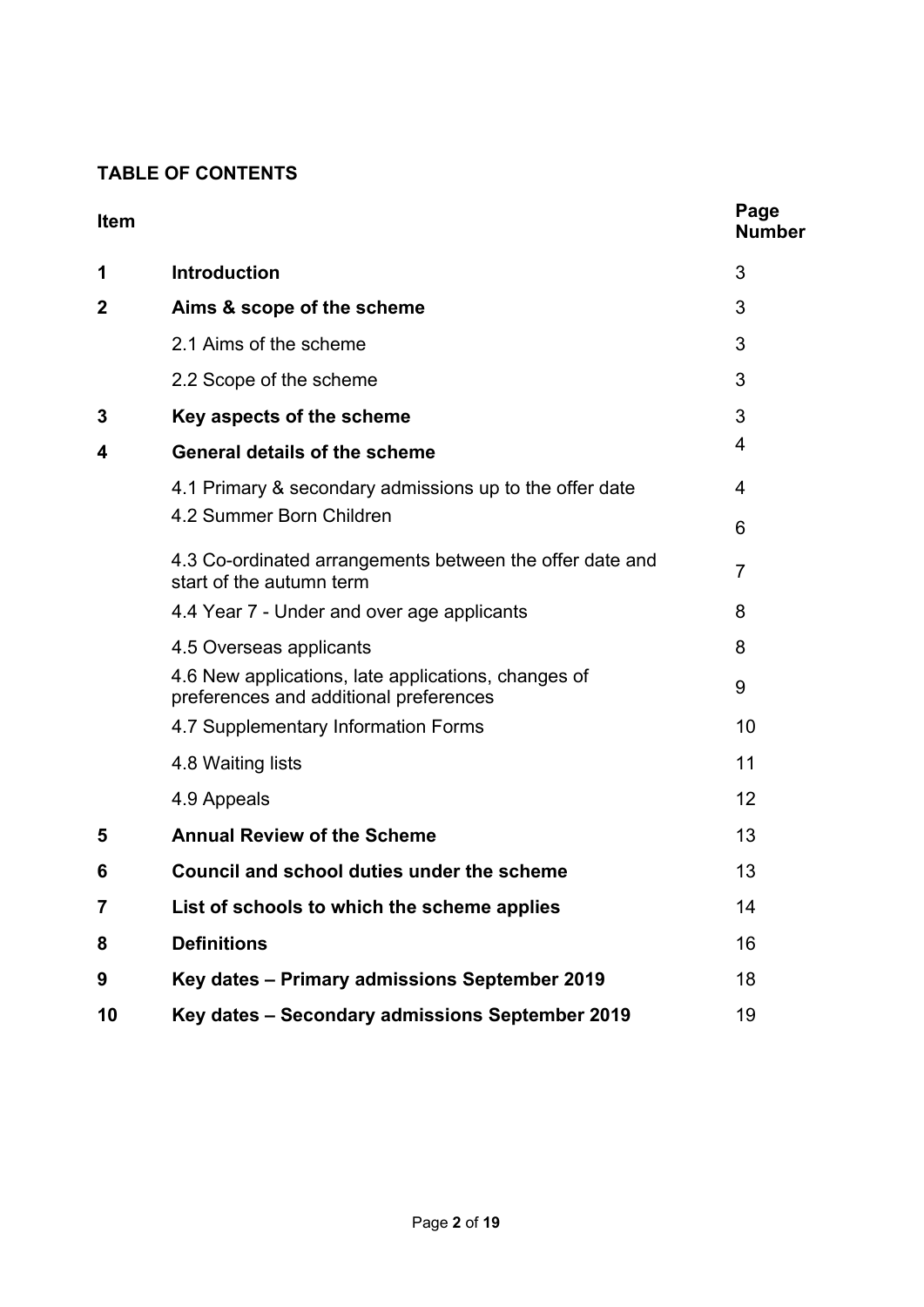# **1. Introduction**

- 1.1 The School Admissions Code places a duty on local authorities to formulate a single scheme for co-ordinating all applications to all publically funded schools from parents in their area. In the Borough of Southend-on-Sea, the scheme applies to admissions into reception, year 3 and year 7. Schemes for admission to schools must be formulated by 1<sup>st</sup> January in the determination year.
- 1.2 Determined admission arrangements to be provided to the LA, for the inclusion in the composite prospectus, with the date and minute number from the Trust/LGB meeting.

# **2. Aims and scope of the scheme**

- 2.1 Aims of the scheme
- 2.1.1 To facilitate the offer of one school place to each pupil.
- 2.1.2 To simplify for parents the admission process into schools through the use of a Common Application form (CAF).
- 2.1.3 To co-ordinate with neighbouring local authorities to avoid more than one school place being allocated to the same pupil.
- 2.2 Scope of the Scheme
- 2.2.1 The scheme applies to families who are resident in Southend who are seeking admission into: reception year in primary and infant schools; year 3 in primary and junior schools and year 7 in secondary schools. The scheme excludes post 16 pupils.

#### **3. Key Aspects of the Scheme.**

- 3.1 There will be co-ordination with other local authorities to ensure that a pupil only receives one offer.
- 3.2 Southend Borough Council (SBC) will co-ordinate admissions, for all schools including academy, community, foundation, free school and voluntary aided schools. Co-ordination is for all pupils into reception year, year 3 and year 7.
- 3.3 SBC will send offers of places to Southend residents even if the school is in another local authority. This includes offers on behalf of academy, community, foundation, free school and voluntary aided schools.
- 3.4 The CAF will enable parents to express:
	- up to 3 preferences for admission to a primary school; or
	- up to 5 preferences for admission to a secondary school.
- 3.5 Only SBC will know the ranking of the parental preferences. Preferences will be shared with other local authorities in so far as they relate to their schools. Parental preferences may be shared with own admission authorities for the purposes of admission appeals.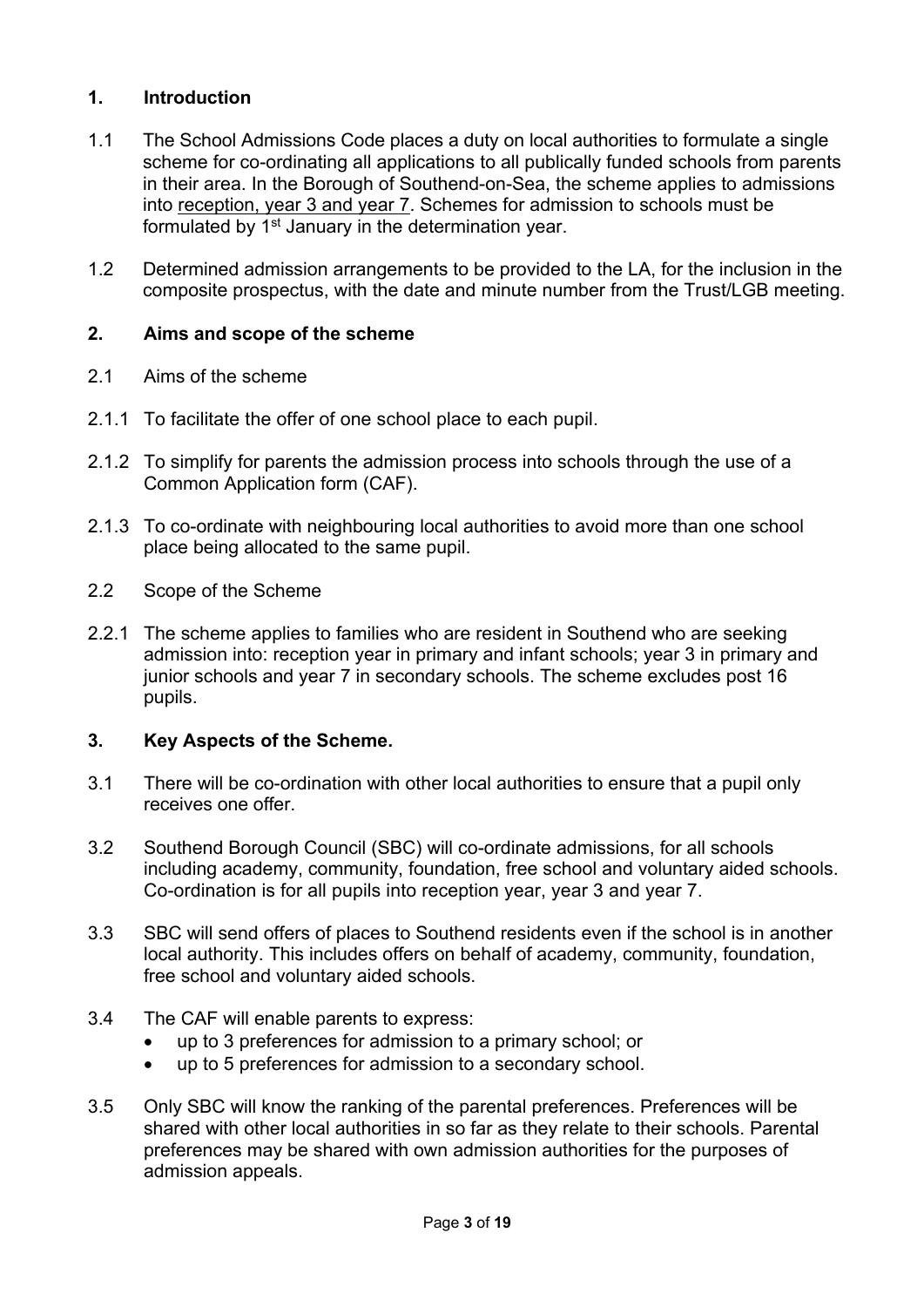3.6 In all cases academies, foundation, free school and voluntary aided schools will continue to be their own admission authorities, will apply their own criteria and will continue to be responsible for the organising of admission appeals.

#### **4. General details of the scheme**

- 4.1 Primary and secondary admissions up to the offer date
- 4.1.1 Parents will complete a Common Application Form (CAF) on which they will be able to express a preference for up to:
	- 3 primary schools in order of priority; or
	- 5 secondary schools in order of priority.
- 4.1.2 Parents will be advised to apply on-line for a school place at [www.southend.gov.uk/admissions](http://www.southend.gov.uk/admissions) but will be able to complete a paper common application form if they wish.
- 4.1.3 All CAFs must be sent to SBC which is the only body that can make offers to Southend parents on behalf of primary and secondary schools.
- 4.1.4 Alerts of pupils that have not applied will be made available to current settings, on request from Nursery Schools, but completed by default with schools to identify any barriers preventing on-time applications being submitted.
- 4.1.5 Parents can express a preference for a school in another local authority as Southend co-ordinates admissions with other authorities. The offer of a place at a school in another local authority will be made by SBC on behalf of that local authority. Similarly other local authorities will offer places to their residents on behalf of Southend schools. The scheme requires councils to liaise before any offers are made on behalf of schools in the other council area.
- 4.1.6 The Southend coordinated scheme considers all preferences against the admissions criteria for the individual schools.
- 4.1.7 The CAF will detail which schools also require Supplementary Information Forms (SIFs). These may be obtained from either the school or the website. SIFs must be sent back to the individual school. SIFs for the Consortium of Selective Schools in Essex (CSSE) need to be downloaded from the CSSE website or by contacting the CSSE and completed forms need to be returned to the CSSE. These forms are not application forms and parents must complete the CAF. (See section 4.7 on SIFs and section 4.1.6 for the SIF for the Consortium of Selective Schools in Essex).
- 4.1.8 For each admission round there is a national closing date for receipt of the CAF. The deadline for receipt of any SIFs is set by individual schools and the Consortium of Selective Schools in Essex (CSSE). The date may be later than the national closing date. For registration for the selective test the closing date will be much earlier. Parents are encouraged to send in the CAF to SBC and any SIFs (if required) to the school as early as possible prior to the closing date.
- 4.1.9 If SBC receives any SIFs these will be forwarded onto the school or, where appropriate CSSE. Similarly if any school receives by mistake any CAFs these must be sent onto SBC.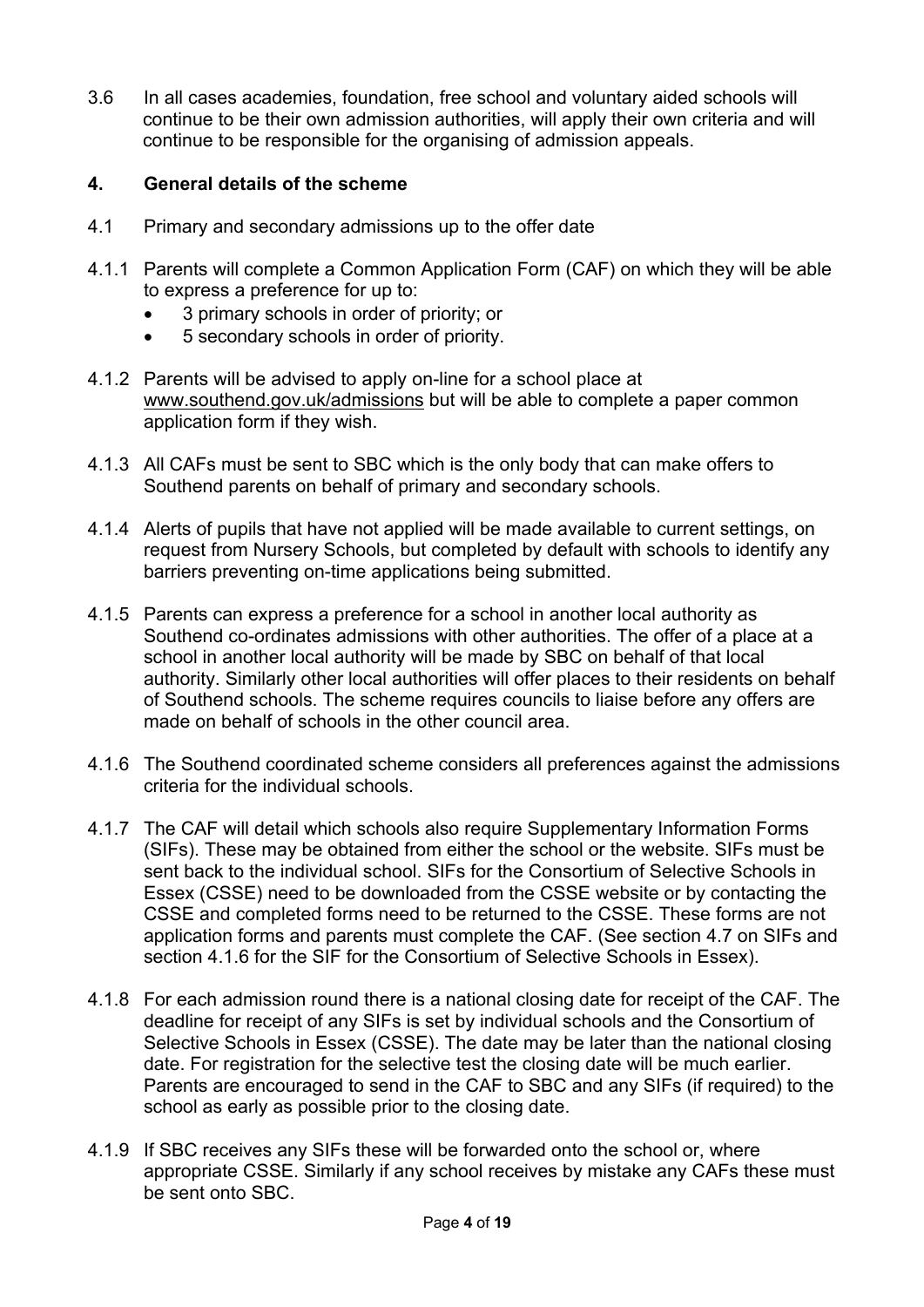- 4.1.10 Preliminary lists will be shared with voluntary aided schools to check CAFs against SIF's submitted.
- 4.1.11 On-line applications will be downloaded into the admissions database. SBC will input into the admissions database all information shown on any paper CAF's, including any reasons for the application, and will provide details to all academy, foundation, free school and voluntary aided schools.
- 4.1.12 SBC will send to other local authorities details of pupils who have applied to schools in their area and will receive from other local authorities details of their pupils who have applied to Southend schools. The respective councils will send to their own schools a list of pupils who have applied to the school which will include both Southend and their own residents. It has been agreed by schools that are part of the CSSE that both SBC and Essex will send information on those pupils who have applied to take the selective test direct to the consortium.
- 4.1.13Pupils taking the selective test, or aptitude tests or auditions will need to register with CSSE or schools to make the necessary arrangements.
- 4.1.14 Academy, foundation, free school and voluntary aided schools and, where appropriate CSSE, are required to rank in order of the schools' criteria **all** pupils who have applied to their school and to return these lists to SBC by the agreed date. Applications that are not matched to a SIF (or where there is no SIF), must still be ranked.
- 4.1.15 SBC will exchange information with other Local Authorities who will provide details of the ranking of Southend pupils who have applied to their schools.
- 4.1.16 SEN pupils will be accommodated if the named school is identified in the finalised EHCP by 15<sup>th</sup> February for Secondary and 27<sup>th</sup> March for Primary (or next working day) of any given year.
- 4.1.17 SEN and LAC pupils may need to be admitted over number on initial allocation (for offer day) and the School Admissions Team will manage the school back to the PAN until the last week of August at which time the Academy takes over.
- 4.1.16 SBC will match the parental preferences against the rank order lists provided by Southend schools.
- 4.1.17 The scheme operates according to the order in which parents select preferences. The order of preferences should reflect the order parents wish to be offered a place, but if for example parents are unsuccessful in gaining a place for the first preference school they are not disadvantaged in obtaining their second preference or their third preference etc. Schools do not receive details of the preference and have to put pupils in order of their admission criteria without knowing the preference. The process will continue until all preferences are exhausted.
- 4.1.18 SBC will provide any other local authority with details of any pupils resident in their area who can be offered places at schools in the Borough (and vice versa).
- 4.1.19 Where possible SBC will share allocation lists to schools and the CSSE as appropriate, before offer day. This will be dependent on the process being complete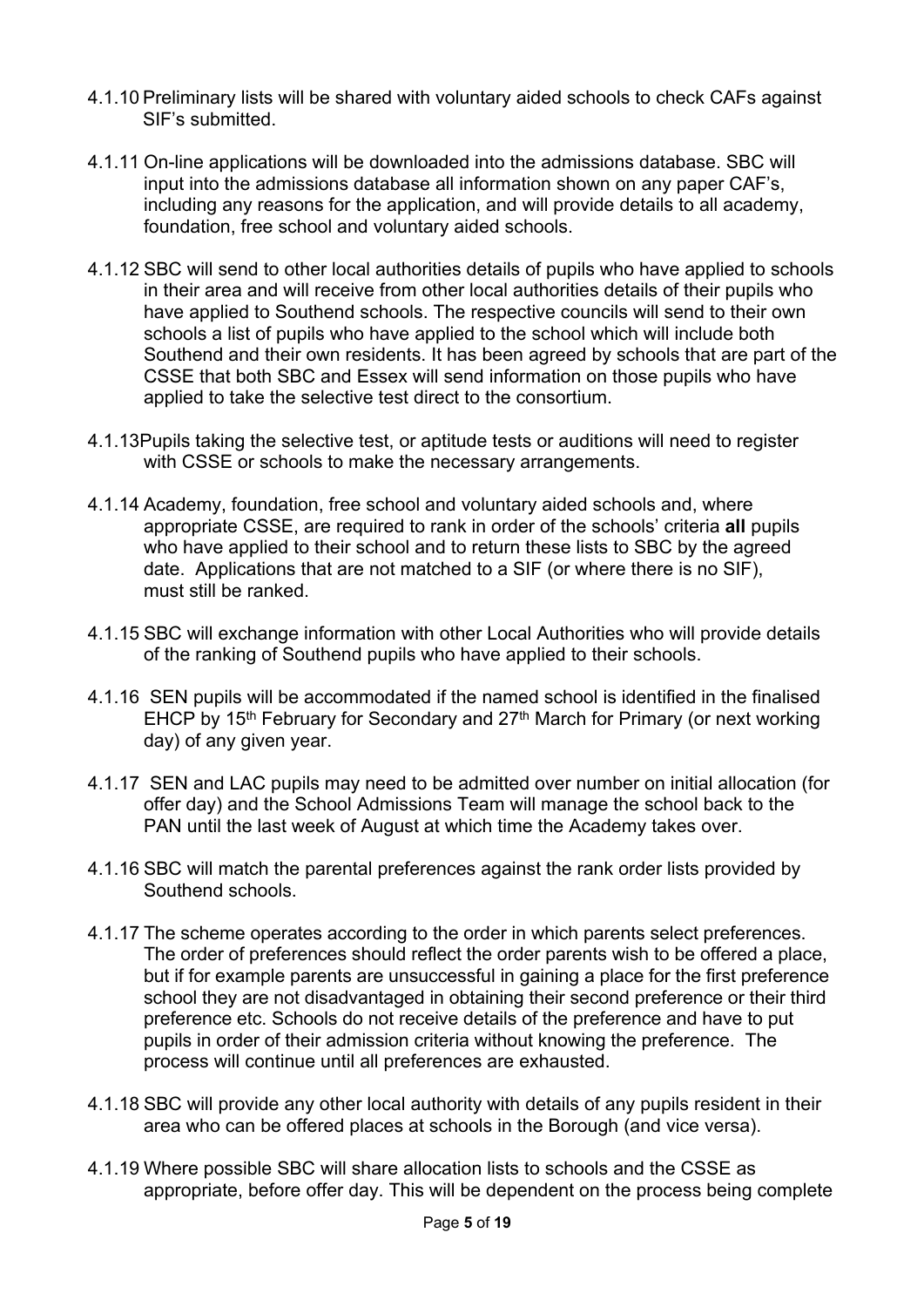before offer day. Schools will be notified if it is not possible to send the lists to them. When lists can be sent schools will be reminded of section 2.10 of The School Admissions Code 2014, in that school must not contact parents about the outcome of the applications until after these offers have been received. Schools must be mindful that parents that made a paper application may not receive the offer of a place for one or two days after the offer date.

- 4.1.20 SBC will send an offer of a single place to pupils applying for a school places on the offer day.
- 4.1.21 Parents who completed an online application will be advised of the outcome of their application by email on offer day. Unless they indicate on the CAF that they would prefer a response by letter.
- 4.1.22 Parents who completed a paper CAF will be advised of the outcome of their application by 1<sup>st</sup> class post on offer day. Parents should expect to receive the letter within 1 to 2 days of the offer day.
- 4.1.23 Offers are automatically recorded as 'accepted' and parents will be given 10 school days to notify the LA if they wish to reject an offer of a school place. Parents who applied online will be able to do this by using the online facility.
- 4.1.24 For any pupil who has not been allocated a place at one of their expressed preferences SBC will offer them a place at the school in the Borough nearest to the home address with vacancies at that time. Such offers will not be made to selective or faith schools.
- 4.1.25 Any places (that are in demand) will be reallocated if parents advise SBC that they no longer require a place.

#### **4.2 Summer Born Children**

4.2.1 In the case of children born prematurely or the late summer months\* parents may request admission outside the normal age group.

\*Summer born age: DfE 'Advice on the admission of summer born children' July 2013: 'Children born from the beginning of April to the end of August reach compulsory school age on 31 August. It is likely that most requests for children to be admitted out of their normal year group will come from parents of children born in the later summer months or those born prematurely'.

4.2.2 There is no statutory barrier to children being admitted outside their normal year group. Due to the impact on future years for a child's schooling, requests to delay admission are very carefully considered by both the admitting authority and the parents. The decision to admit outside of a child's normal age group is made on the basis of the circumstances of each case.

Parents may submit requests to the LA for any community schools and directly to own admission authorities for Academy schools.

Any decision will seek an outcome in the best interest for the child and for community schools will be considered by a Panel of relevant persons. Parents applying for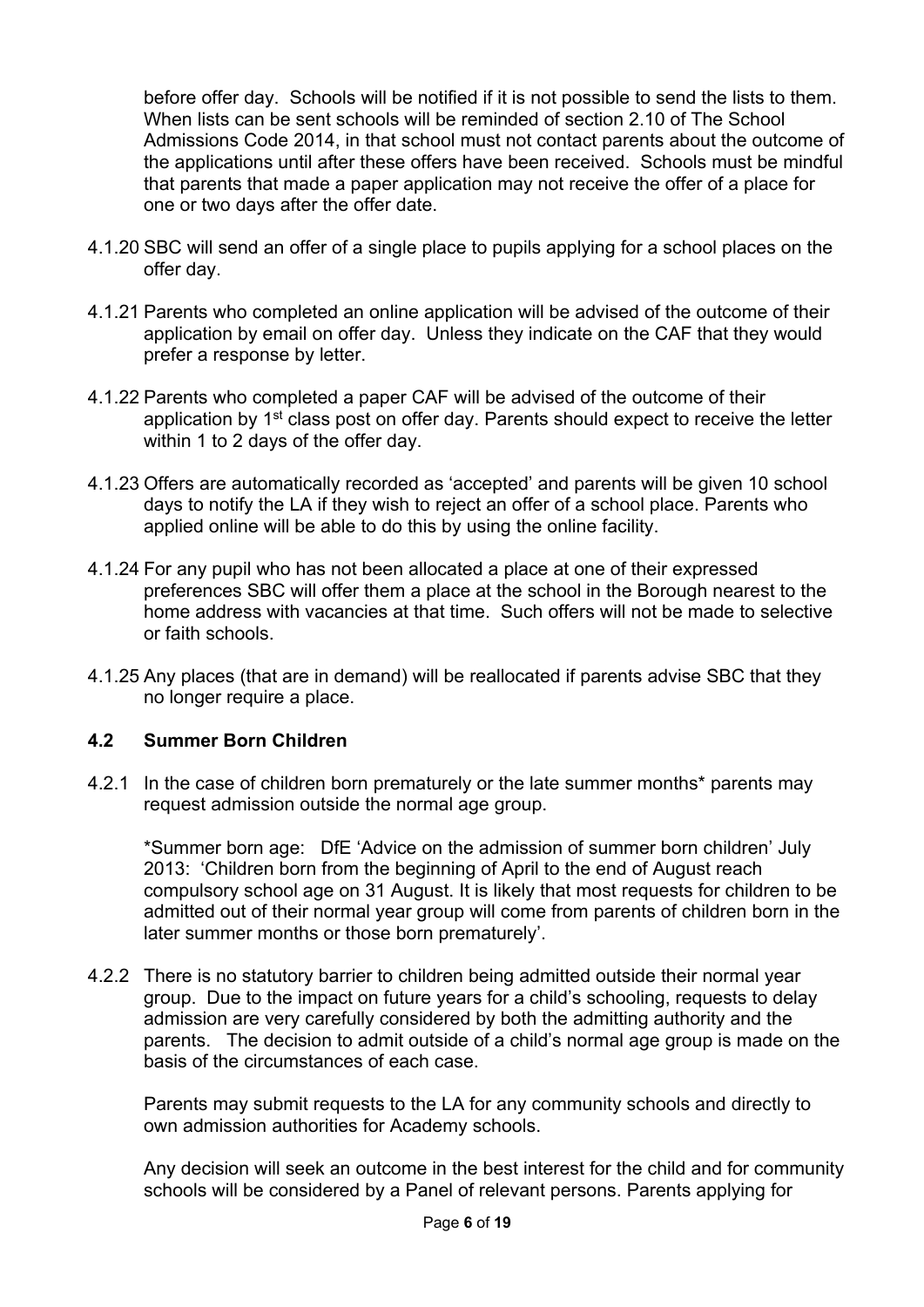schools outside the Borough of Southend will need to consult the respective LA's policy in this regard.

The following items apply to the LA, for community schools only:-

- 4.2.3 Parents submitting a request for admission outside the normal age group must also complete the Common Application Form during the main admission round, 14th September  $-15<sup>th</sup>$  January. Parents will need to provide the detailed reasons for their request including any supporting evidence from relevant professionals to enable their request to be given proper consideration.
- 4.2.4 The panel will only consider 'admission outside the normal age group', that is, whether or not a child can start school the year after they turn 5 years of age in the Reception year and not in year 1. The panel will not consider requests for deferment within the reception year as requests can be made by parents directly to the Headteacher of the allocated school (School Admissions Code 2014 section 2.16).
- 4.2.5 The panel will normally consider applications from parents of children born prematurely or in the last summer months for admission outside the normal age group.

#### **The following items apply for all applications, LA or OAA decision:-**

- 4.2.6 If the parents case for delayed admission into reception is upheld by the panel, or the Own Admission Authority a new application for a place in the next cohort **must** be made in the following round (between September and mid-January) and would be considered along with all the other applicants for admission in that year. There would be no guarantee that a place would be offered in the preferred school.
- 4.2.7 If the parents request for delayed admission into reception is refused, the submitted application would follow due process in the round for the child's normal age group. After the offer of a place has been made the parent could then still request the allocated school to delay entry, attend part-time within the reception year group or the parent can delay admission to the following year for admission to year 1. The Head Teacher would need to consider each case and make a decision that is in the best interest of the child.
- 4.2.8 The full policy on applications to admit outside the normal age group for summer born children will be available on the website\*<sup>1</sup> . [http://www.southend.gov.uk/info/200176/school\\_admissions\\_and\\_home\\_education/4](http://www.southend.gov.uk/info/200176/school_admissions_and_home_education/46/primary_school_admissions) [6/primary\\_school\\_admissions](http://www.southend.gov.uk/info/200176/school_admissions_and_home_education/46/primary_school_admissions)

# **4.3 Co-ordinated arrangements between the offer date and start of autumn term.**

- 4.3.1 From the offer day until the last week of August SBC will continue to co-ordinate admission arrangements and make all offers on behalf of primary and secondary schools in Southend.
- 4.3.2. Where parents have refused the offer of the place then the vacant place will be offered in strict order of the waiting list until the place is accepted.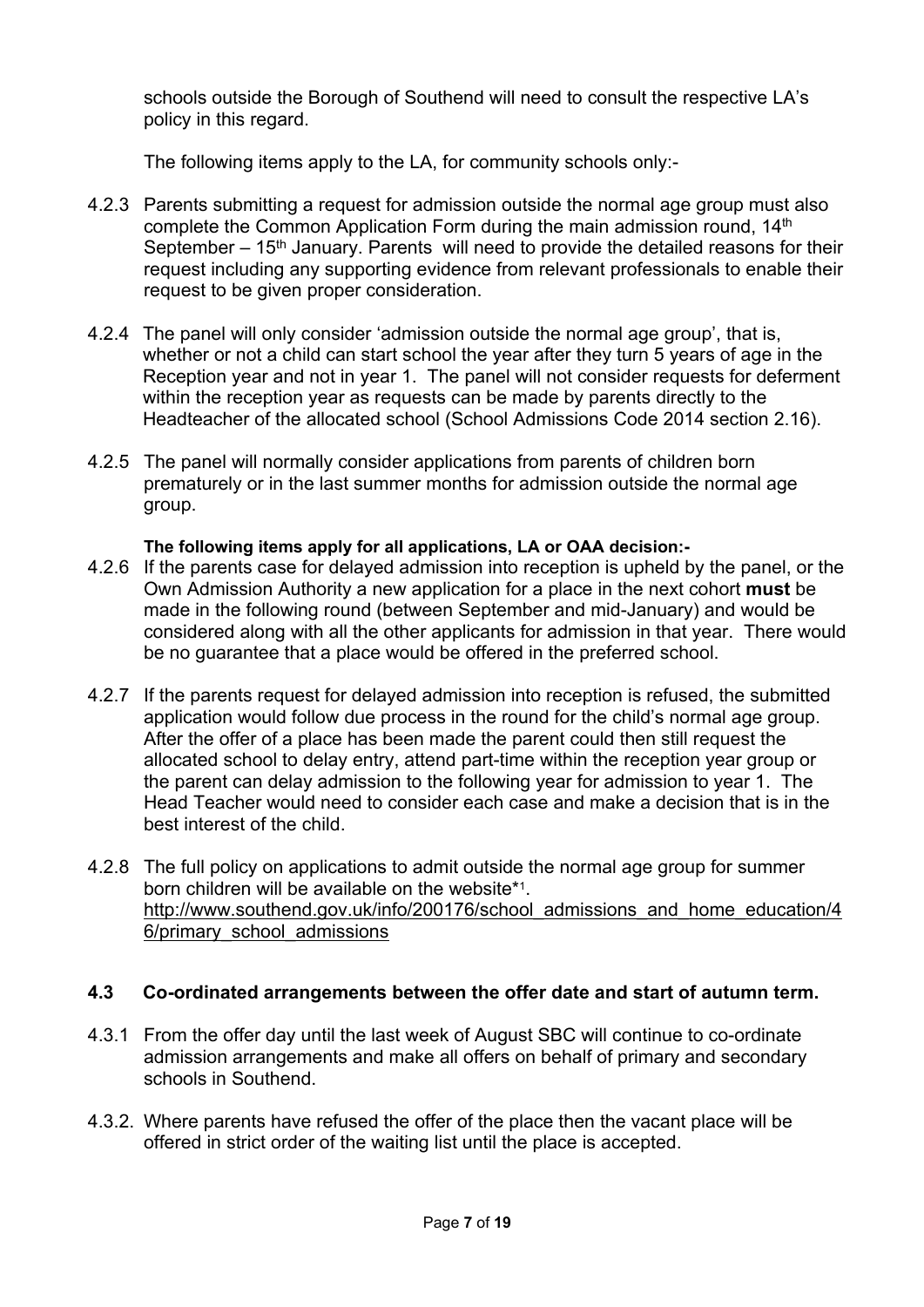- 4.3.3 The offer of school places as they become available will continue to be made by SBC.
- 4.3.4 Once the final list is sent to schools on  $22<sup>nd</sup>$  August the coordination procedures for reception year, year 3 and year 7 will cease. SBC will continue to administer waiting lists and in-year admissions for all Community and identified Own Admission Authority schools as agreed. Own Admission Authorities wishing to manage their own waiting lists will do so from 22nd August onwards.

# **4.4 Year 7 - Under and over age applicants**

- 4.4.1 For admissions into year 7, an applicant is under age if he or she will be under 11 years of age on 31st August immediately prior to admission in September. SBC will only accept applications from under age applicants who have been registered in year 6 of their primary schools from the first day of the school year in which they apply for a secondary school place. This effectively requires that the decision to promote the child to the year group above his/her chronological age group must be taken by the primary school prior to the end of the summer term in the calendar year in which the child applies for a secondary school place. Confirmation of this is likely to be sought from the headteacher of the primary school concerned by SBC.
- 4.4.2 An applicant is over age if he or she is 12 years of age or over on 31st August immediately prior to admission in September. SBC will not accept over age applicants for year 7 admissions unless there are verified exceptional circumstances for a child to repeat one of the primary school years, for example, extended illness. SBC will seek verification from the headteacher of the primary school concerned that an over-aged applicant has medically certifiable reasons or some other exceptional reason for being an over-aged applicant. SBC will wish to investigate especially thoroughly the circumstances through which any child is found to be studying in Year 6 for the second time, especially if this should involve an application to sit the CSSE selection tests for a second time. Medical evidence will be required for such applicants.

#### **4.5 Overseas applicants – applications from children whose parents are living abroad and do not have a "home authority"**

- 4.5.1 Parents who are living abroad and who wish their child to apply for a Southend school have no "home authority" (through which the regulations stipulate that all applications should be made). They can nonetheless apply through what is a proxy home authority (i.e. the Council area in which they intend to buy a house or settle the child with relatives). However, although they may apply in this way, no place will be offered until they can provide clear evidence of residency in this Borough and this may include the relevant immigration documents. In addition, proof of the home address/normal place of residence through either a house purchase, through exchange of contracts, or a long term letting agreement. The School Admissions Team would have to be satisfied that the child's normal place of residence would be at the address provided.
- 4.5.2 The CSSE will arrange for overseas applicants for year 7 to sit the selection tests overseas under invigilated conditions at an agreed test centre.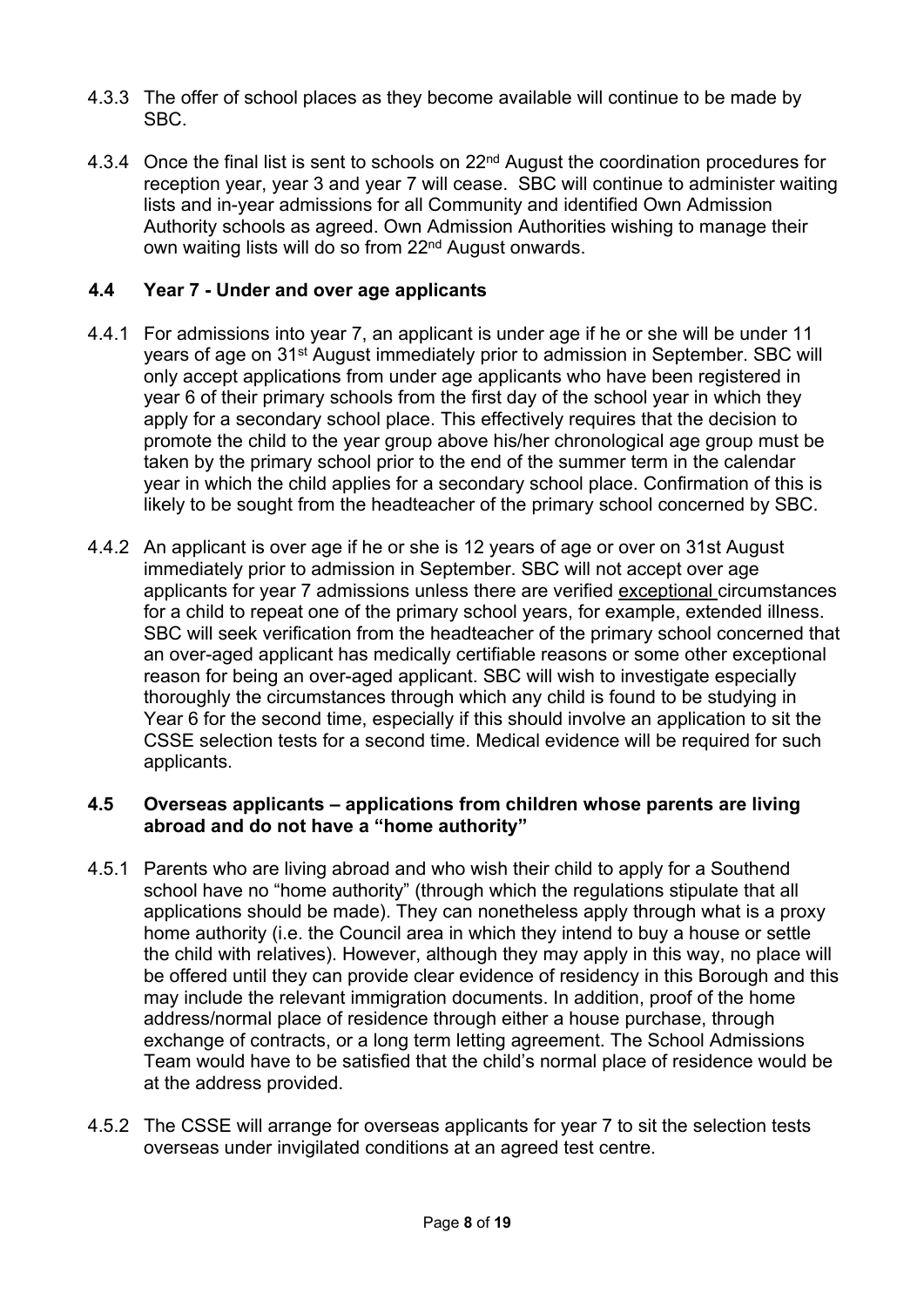#### **4.6 New applications, late applications, changes of preferences and additional applications – for coordination of reception, year 3 and year 7**

4.6.1 New applications:

Parents moving into the area, who in the view of SBC could not have made an application by the appropriate closing date, will have their application slotted into the system as and when received. The last date where it would be possible for this to happen is 19th January for secondary applications and 2<sup>nd</sup> March for primary applications. These will be regarded as new applications. This will also apply to parents who move within the Borough where the change of address would alter their ranking at a school. Any such application received after these dates will not be considered until after the initial allocation of places on offer day.

#### 4.6.2 Change of address/New applications for selective places

*Due to the high variations of address policies across the various LAs and own admission authorities, regardless of home LA, addresses for selective and partially selective places for schools in Southend-on-Sea are as per the child's normal place of residence (address) as at the closing date for Secondary Admissions (31st October). Any addresses after the closing date are updated after offer day (1st March) and the applications ranked accordingly.*

#### 4.6.2 Late applications

Applications received after the closing date from those who could have made an application on time, will be regarded as late and will therefore not be considered until all "on time" applications have been considered and the initial allocation of places are notified to parents. SBC will be the final arbiter, under the coordinated scheme, as to whether an application is late or not. Schools should apply their admission criteria to such late pupils but identification as "Late" by SBC will prevent schools from putting a ranking against these pupils when the full list is sent back to SBC.

4.6.3 Changes in preference

Changes in the order of preferences already expressed will not be accepted after the closing dates unless, the circumstances are deemed to be exceptional and the changes can be accommodated. Changes received after the closing date will be considered after the appropriate national offer date.

#### 4.6.4 Additional preferences

Any additional preferences received after the closing dates will be considered after the offer date.

4.6.5 Southend-on-Sea Borough Council takes very seriously any attempt to gain unfair advantage in the admissions process by giving false information (for example providing a false address). Checks will be made with other departments in the Council and, where it is suspected that the family actually live outside Southend, contact will be made with the relevant Council. Where there is reasonable doubt as to the validity of a home address, the Council reserves the right to take additional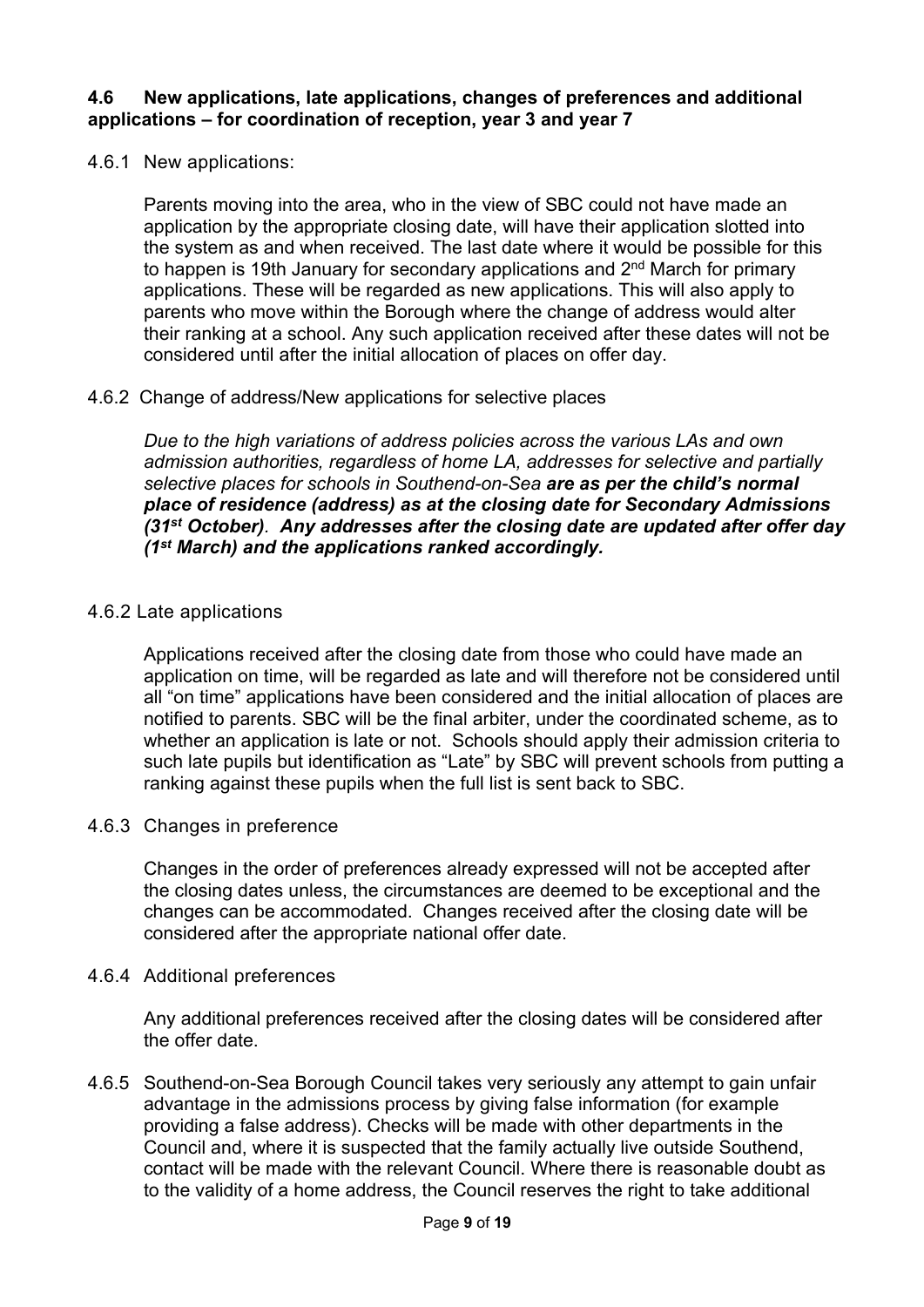checking measures including, in some cases, unannounced home visits. If, after offers of school places have been made, it is established that fraudulent or intentionally misleading information has been provided in order to gain a place at a primary or secondary school, the Council will withdraw any school place offered. If an offer of a school place is withdrawn under these circumstances the application would be considered afresh, (with proof of address or other relevant information) unless a new application form is deemed necessary and the parent advised of their right of appeal to an Independent Appeal Panel (2.12 of the Code) .

- 4.6.6 Changes of address between offer day and the last week of August will be checked by SBC. Parents will need to provide proof of the home address in the form of; a house purchase; exchange of contracts, or a long term letting agreement.
- 4.6.7 Places can be withdrawn up to the end of December in the situation where an offer is made in error or the application has been found to be fraudulent. Own Admission authorities must inform the LA of any places withdrawn for the coordinated round up to December of each year and vice versa.
- 4.6.7 Schools must inform the LA of address, sibling or any other discrepancies in ranking lists or in information provided by parents on the enrolment forms post offer day.

# **4.7 Supplementary Information Forms**

4.7.1 In order that they may seek further information to apply their admission criteria, the following schools require parents to complete a Supplementary Information Form (SIF) in addition to the appropriate application form.

| School                                 | <b>Details</b>                                                |  |  |  |
|----------------------------------------|---------------------------------------------------------------|--|--|--|
| Primary:                               |                                                               |  |  |  |
| Our Lady of Lourdes Catholic Primary   | For all applications                                          |  |  |  |
| Sacred Heart Catholic Primary          | For all applications                                          |  |  |  |
| St George's Catholic Primary           | For all applications                                          |  |  |  |
| St Helen's Catholic Primary            | For all applications                                          |  |  |  |
| St Mary's, Prittlewell, C of E Primary | For all applications                                          |  |  |  |
| Secondary:                             |                                                               |  |  |  |
| Cecil Jones Academy                    | For year 7 applications for selective places                  |  |  |  |
| St Bernard's High School               | For all applications                                          |  |  |  |
| St Thomas More High School             | For all applications                                          |  |  |  |
| Shoeburyness High School               | For year 7 applications for selective places                  |  |  |  |
| Southend High School for Boys          | For all applications for selective places                     |  |  |  |
| Southend High School for Girls         | For all applications for selective places                     |  |  |  |
| The Eastwood School                    | For year 7 applications for Sport / Performing<br>Arts places |  |  |  |
| Westcliff High School for Boys         | For all applications for selective places                     |  |  |  |
| Westcliff High School for Girls        | For all applications for selective places                     |  |  |  |

4.7.2 The SIFs for year 7 applications for selective places must be returned to the Consortium of Selective Schools in Essex (CSSE), for all rounds of admissions SIFs must be returned direct to the school.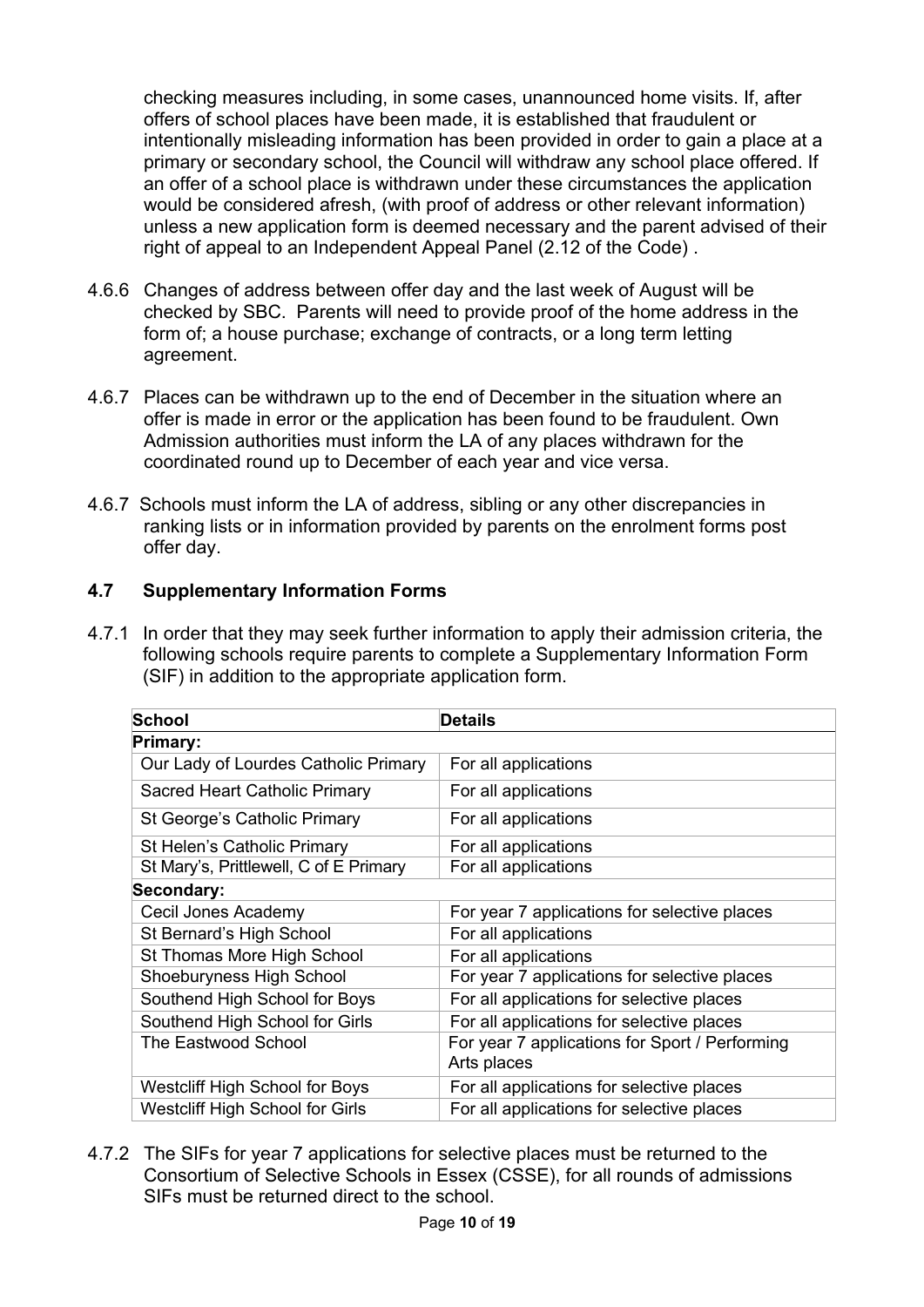- 4.7.3 Parents are encouraged to send in the CAF and any SIF as early as possible prior to the closing date. The SIF for selective and aptitude testing will be before the CAF closing date (also refer to sections 4.1.5 and 4.1.6).
- 4.7.4 All SIFs must clearly indicate that they are not application forms and that the appropriate application form must be completed. SIFs cannot request:
	- any personal details about parents and families, such as maiden names, criminal convictions, marital, or financial status (including marriage certificates);
	- the first language of parents or the child;
	- details about a parent's, parent's or a child's disabilities, special educational needs or medical conditions;
	- parents to agree to support the ethos of the school in a practical way;
	- both parents to sign the form, or for the child to complete the form (School Admission Code 2014 section 2.4 ).
- 4.7.5 Schools must consult the School Admissions Code 2014 sections 1.9 and 2.4 when developing their supplementary information forms.
- 4.7.6 Schools must be mindful of siblings from multiple births in oversubscription criteria and where possible admit them (e.g. selective, specialist and faith criteria exempt).
- 4.7.7 Applicants must 'submit' online forms. Unsubmitted forms will not be processed. Applicants must have evidence of submitted forms therefore if application forms were posted they must have proof of postage and if applied online they must produce the automatic online receipt.

# **4.8 Waiting lists**

- 4.8.1 For the reception, year 3 and year 7 rounds of admissions, on offer day SBC will have a waiting list for each Southend oversubscribed school which will exclude any late applicant and late changes in preference. In most cases SBC will be able to rank the pupil from existing information, for example distance. Depending on the admission criteria a new application would then be slotted into the waiting list as appropriate.
- 4.8.2 SBC will maintain the waiting list as ranked by schools. Where any new pupil, such as a late application, is added to the waiting list SBC should be advised within 10 working days of where such pupils fit in relation to other pupils on the waiting list.
- 4.8.3 Where a vacancy does arise the place will be offered by SBC to the pupil on top of the waiting list.
- 4.8.4 A parent of a child at the top of the waiting list offered a place as a result of a vacancy having arisen will be expected to confirm, within 10 working days, whether or not they wish to accept the place.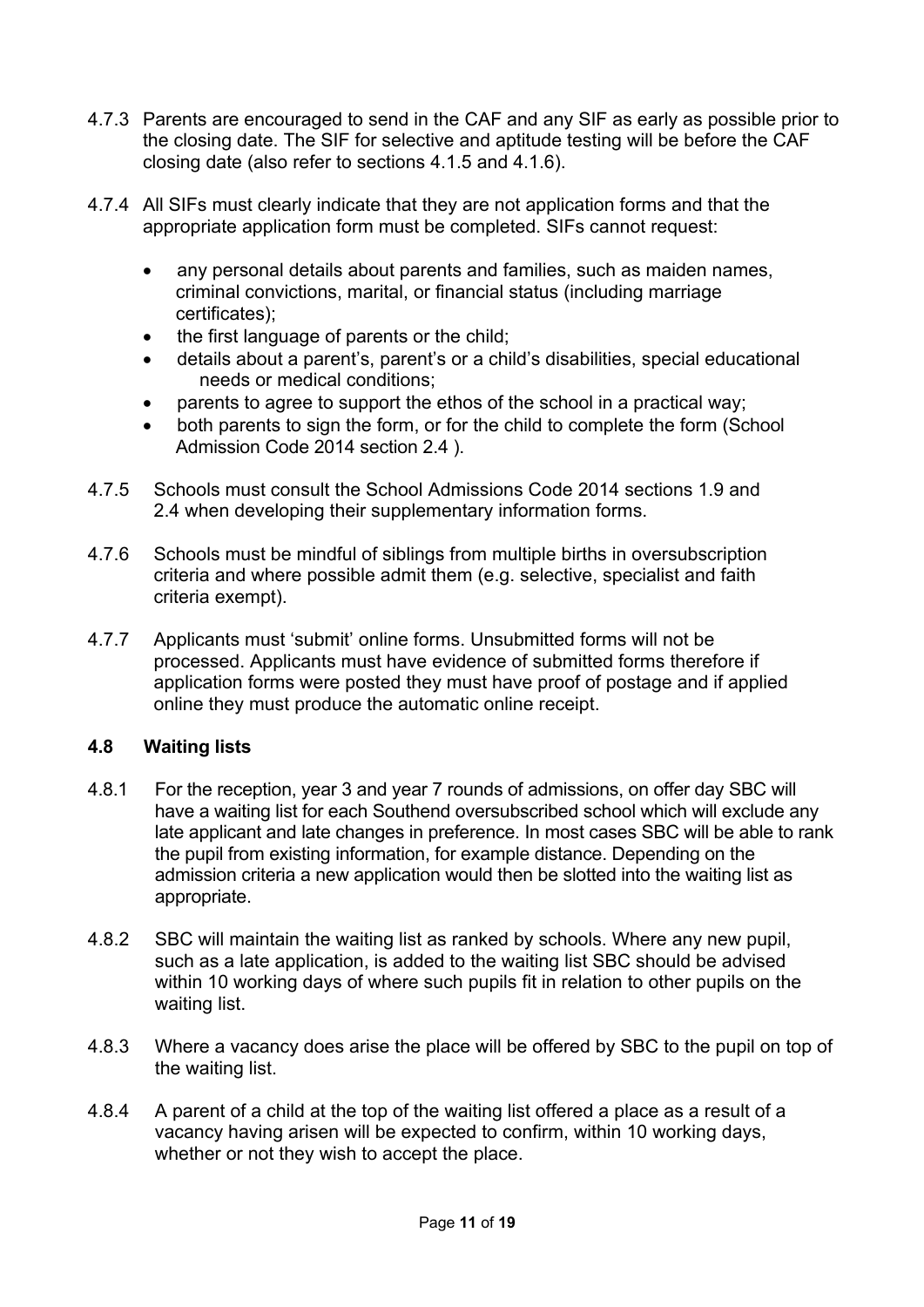- 4.8.5 SBC will maintain waiting lists for all community schools in the Borough for the full school year. Waiting lists for academy, foundation, free school and voluntary aided schools will be maintained by them for at least the autumn term. Waiting lists will be maintained strictly in accordance with the admission criteria of the school concerned.
- 4.8.6 SBC will delete pupils from the waiting list who are offered and accept a place at a higher ranking school.
- 4.8.7 Where, as part of the school admissions process, a parent is required to complete a SIF, SBC should be advised by the school within 10 working days of where such pupils fit in relation to other pupils on the waiting list. New pupils will not be added to the waiting list but will be at the bottom of the school list until this information has been provided by the school and the application can be slotted into the waiting accordingly.
- 4.8.8 All admission authorities must specify, in their arrangements, the period a child remains on a waiting list for each school year. For main round Reception, year 3 and year 7 it must be at least to Dec of the admission year. Community school waiting list are held for the full school year that the application was made. Waiting lists, for all year groups close on the last day of the school year. Parent must reapply for the new school year from the start of the Summer Term if they wish to be added to the waiting list for the next school year.

# **4.9 Appeals**

- 4.9.1 Parents have the right of appeal against a decision to refuse admission to a school which they had put as a preference.
- 4.9.2 Parents will be given 20 school days to appeal against the decision to refuse their application for a place at a particular school.
- 4.9.3 Parents wishing to appeal for a place at any school in the Borough will be advised by SBC to read the on-line appeals information and complete the online appeal form which will be submitted to SBC. Paper copies of the appeals information and form will also be available if required. If the appeal relates to an academy, foundation, free school or voluntary aided school the form will immediately be sent to the school concerned for them to arrange the appeal. Appeals for places at community schools will be organised by SBC.
- 4.9.4 SBC will advise parents wishing to submit an appeal in respect of a school outside the Borough to contact the Local Authority where the school is located to enquire about the appeal arrangements.
- 4.9.5 Schools will send lists of submitted appeals to SBC. SBC will record the appeal against the admission record and provide the school with all relevant documentation to enable the School to prepare for the appeal.
- 4.9.6 In accordance with the School Admission Appeals Code, Independent Appeal Panels for community, academy, foundation, free school and voluntary aided schools must consist of: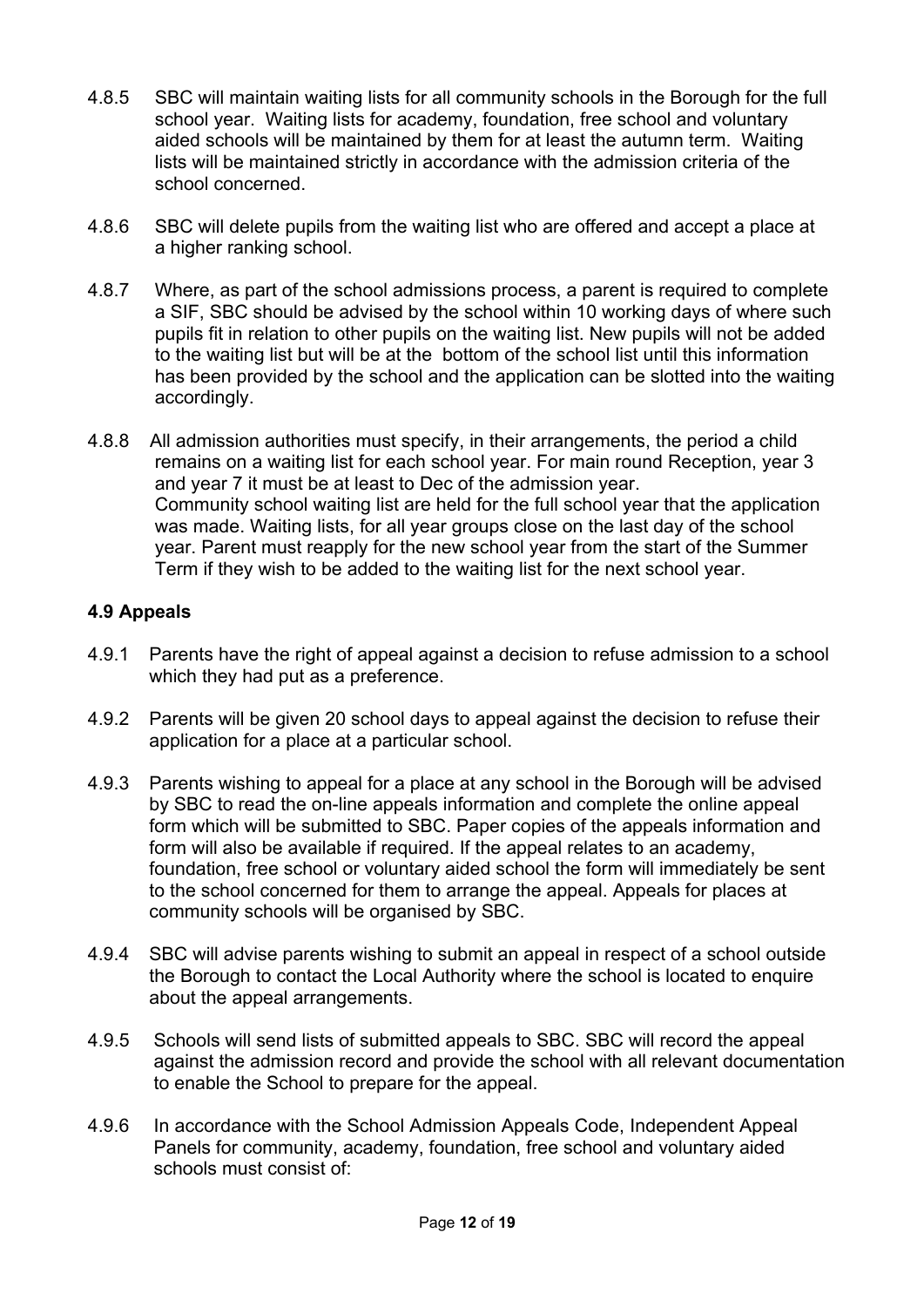a) at least one lay member. Lay members are people without personal experience in the management or provision of education in any school (though it is permissible to use people who have experience as governors of other schools, or who have been involved in education in any other voluntary capacity) and

b) at least one person with experience in education, who is acquainted with educational conditions in the area, or who is a parent of a registered pupil at a school.

- 4.9.7 Academy, foundation, free school and voluntary aided schools must inform SBC within 5 school days of the outcome of any appeal. The outcome of any appeal does not mean that the parent will necessarily take up a place as they may have other appeals or may prefer the original place offered.
- 4.9.8 Having received notification from the school, SBC will contact parents and ask them to confirm in writing to SBC which place they wish to accept following the outcome of any appeals. They will be asked to confirm this within 5 school days of their last appeal. Once a place is released that place will be reallocated.

#### **5. Annual Review of the Scheme**

- 5.1 Each year all local authorities must formulate and publish on their website a scheme by 1 January in the relevant determination year to co-ordinate admission arrangements for all publicly funded schools within their area.
- 5.2 The School Admissions Code confirms that if the Local Authority decides to continue to use the scheme from the previous year, this will fulfill the legal requirement to formulate a scheme. Local Authorities must consult admission authorities for schools affected by the scheme and other Local Authorities every 7 years as a minimum. If the scheme has changed substantially since the previous year, the Local Authority must consult school governing bodies and other admission authorities in the area even if that is less than 7 years since the last consultation.
- 5.3 A local authority must inform the Secretary of State whether they have secured the adoption of a qualifying scheme by 15 April. If this is not achieved the Secretary of State may impose a scheme.

# **6. Council and school duties under the scheme**

- 6.1 These are set out in the School Admissions (Admission Arrangements and Coordination of Admission Arrangements) (England) Regulations 2014 and schools should refer to these if they have any queries.
- 6.2 In summary the main duties are:

Southend Borough Council

- To forward details submitted on the Common Application Form, together with any supporting information provided by the parent to the school or to any other local authority as appropriate;
- To sort the lists received from schools, or other local authorities, and according to the preference expressed by the parent determine which school place should be offered;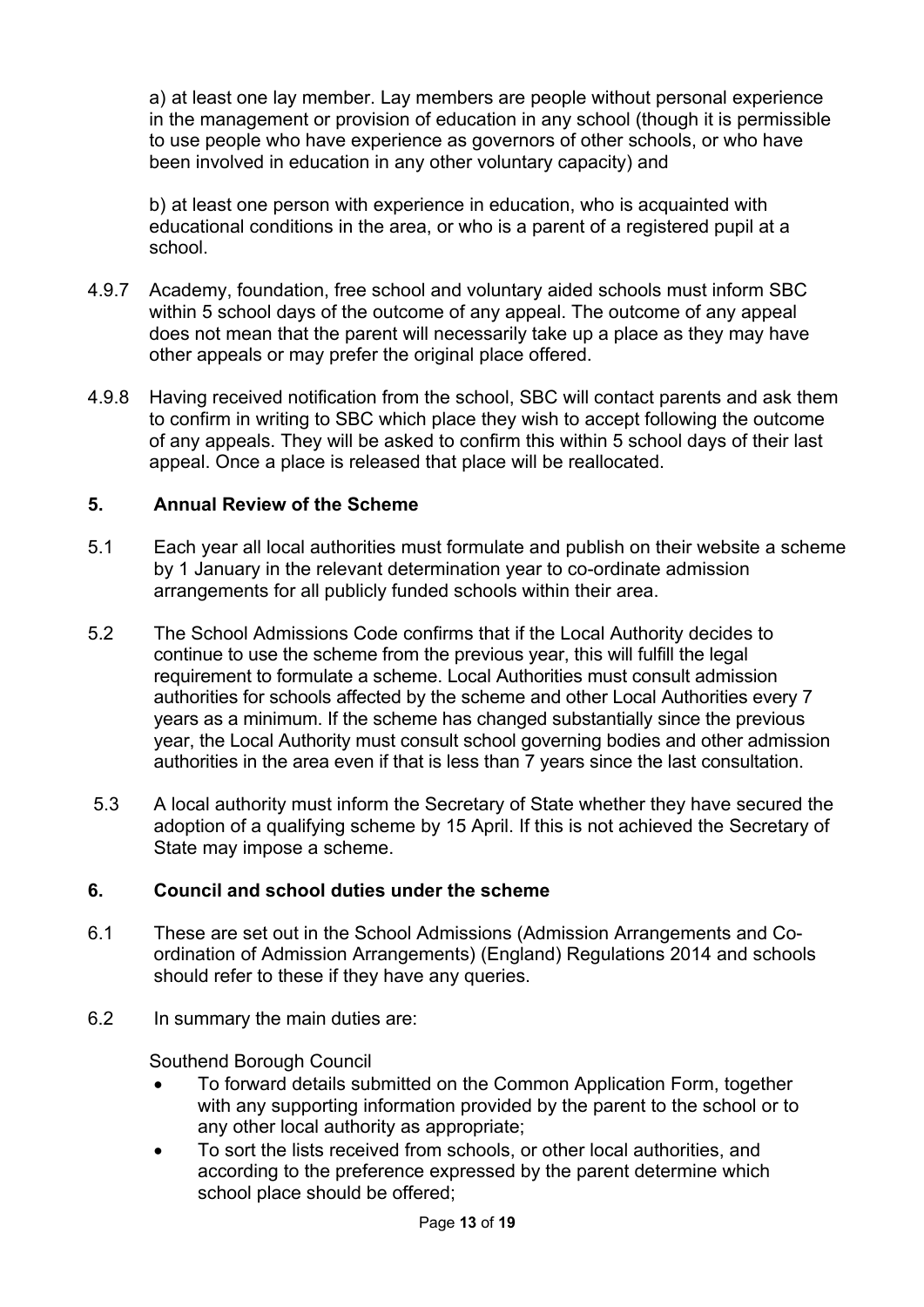- To forward onto schools information received from other local authorities pupils who have applied to Southend schools;
- To notify schools and other local authorities of the offers to be made;
- To make an offer to parents on national offer day on behalf of schools, including for schools in other local authorities.

Governing Body

- To notify Southend Borough Council of any application made direct to the school;
- To determine all applications in line with the school's admission criteria and to notify the Council of this.

# **7. List of schools to which the scheme applies**

7.1 Southend Borough Council is the admission authority for community schools. The governing body is the admission authority for academy, foundation, free school or voluntary aided schools.

| <b>SECONDARY</b>                       |      |                                     |  |  |
|----------------------------------------|------|-------------------------------------|--|--|
| <b>School Name</b>                     | DfE  | Status**                            |  |  |
| <b>Belfairs Academy</b>                | 5434 | Academy                             |  |  |
| Cecil Jones Academy                    | 4001 | Academy                             |  |  |
| <b>Chase High School</b>               | 4000 | Academy                             |  |  |
| <b>Futures Community College</b>       | 4736 | Foundation (proposed to<br>convert) |  |  |
| St Bernard's High School               | 5465 | Academy                             |  |  |
| St Thomas More High School             | 5447 | Academy                             |  |  |
| <b>Shoeburyness High School</b>        | 4034 | Academy                             |  |  |
| Southend High School for Boys          | 5446 | Academy                             |  |  |
| Southend High School for Girls         | 5428 | Academy                             |  |  |
| The Eastwood Academy                   | 5414 | Academy                             |  |  |
| <b>Westcliff High School for Boys</b>  | 5401 | Academy                             |  |  |
| <b>Westcliff High School for Girls</b> | 5423 | Academy                             |  |  |

\* DfE codes and status for schools may be subject to change if status of school changes (e.g. Community to Academy).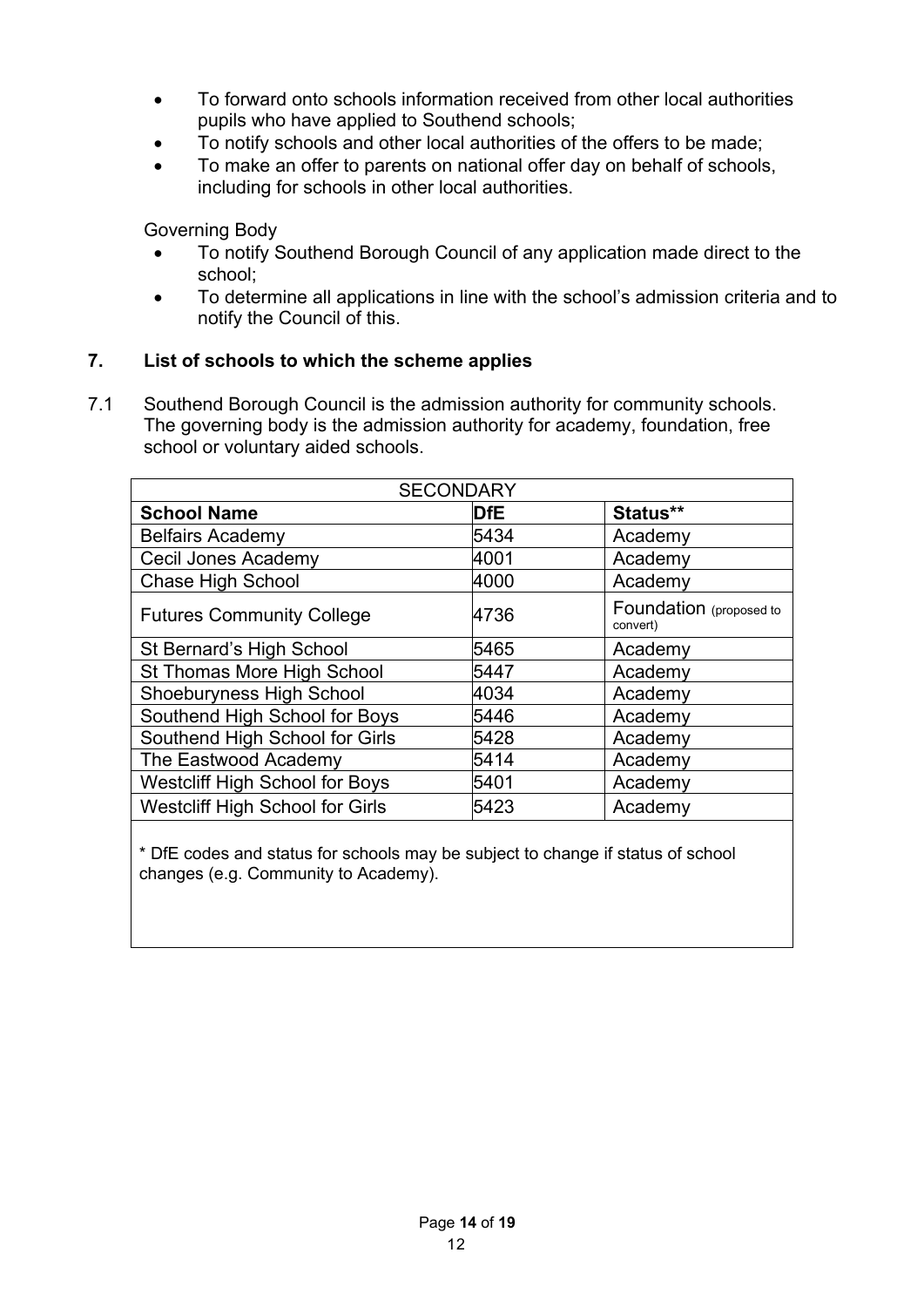| <b>PRIMARY</b>                                                             |                       |                                    |
|----------------------------------------------------------------------------|-----------------------|------------------------------------|
| <b>School Name</b>                                                         | <b>DfE</b><br>Number* | Status**                           |
| Barons Court Primary School & Nursery                                      | 2124                  | Community                          |
| <b>Blenheim Primary School</b>                                             | 2387                  | Academy                            |
| Bournemouth Park Academy                                                   | 3822                  | Academy                            |
| <b>Bournes Green Infant School</b>                                         | 2128                  | Academy                            |
| Bournes Green Junior School (partner school)                               | 2123                  | Community (proposed<br>to convert) |
| <b>Chalkwell Hall Infant School</b>                                        | 2022                  | Community                          |
| Chalkwell Hall Junior School (partner school)                              | 2019                  | Community                          |
| Darlinghurst School                                                        | 2127                  | Academy                            |
| Earls Hall Primary School                                                  | 2023                  | Community                          |
| <b>Eastwood Primary School</b>                                             | 3825                  | Foundation                         |
| <b>Edwards Hall Primary School</b>                                         | 3826                  | Community                          |
| <b>Fairways Primary School</b>                                             | 2407                  | Community                          |
| Friars Primary School & Nursery                                            | 3824                  | Academy                            |
| <b>Hamstel Infant School</b>                                               | 2093                  | Academy                            |
| Hamstel Junior School (partner school)                                     | 2092                  | Academy                            |
| <b>Heycroft Primary School</b>                                             | 2126                  | Community                          |
| <b>Hinguar Community Primary School</b>                                    | 2094                  | Academy                            |
| Leigh North Street Primary School                                          | 2096                  | Community                          |
| Milton Hall Primary School                                                 | 5273                  | Foundation                         |
| Our Lady Of Lourdes Catholic Primary School                                | 3328                  | <b>Voluntary Aided</b>             |
| Porters Grange Primary School & Nursery                                    | 2001                  | Academy                            |
| Prince Avenue Academy                                                      | 2000                  | Academy                            |
| <b>Richmond Avenue Primary School</b>                                      | 3823                  | Community (proposed<br>to convert) |
| Sacred Heart Catholic Primary School &<br><b>Nursery</b>                   | 3326                  | <b>Voluntary Aided</b>             |
| St George's Catholic Primary School                                        | 3329                  | <b>Voluntary Aided</b>             |
| St Helen's Catholic Primary School                                         | 3327                  | <b>Voluntary Aided</b>             |
| St Mary's Prittlewell Church of England Primary<br>School                  | 3325                  | <b>Voluntary Aided</b>             |
| <b>Temple Sutton Primary School</b>                                        | 2132                  | Community (proposed<br>to convert) |
| The Westborough Primary School & Nursery                                   | 5206                  | Academy                            |
| Federation of Greenways Schools - Thorpe<br><b>Greenways Infant School</b> | 2105                  | Academy                            |
| Federation of Greenways Schools - Thorpe<br><b>Greenways Junior School</b> | 2104                  | Academy                            |
| <b>Thorpedene Primary School</b>                                           | 5225                  | Academy                            |
| West Leigh Infant School                                                   | 2109                  | Community                          |
| West Leigh Junior School (partner school)                                  | 2108                  | Academy                            |

\*DfE codes and status for schools may be subject to change if status of school changes (e.g. Community to Academy).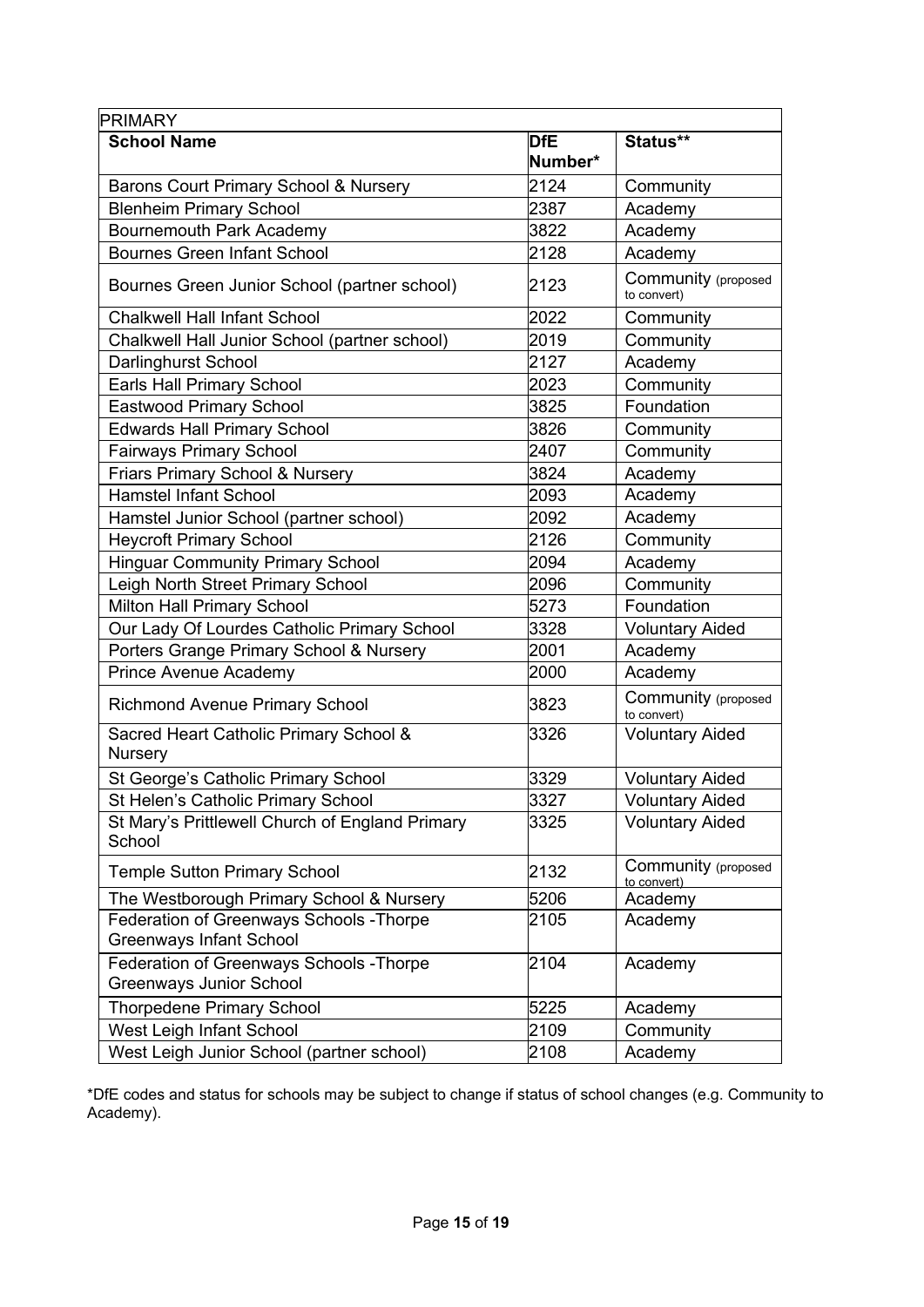# **8. Definitions**

**Academies** – Schools funded directly by Central Government where the academy trust employs the staff and is the admission authority.

**Additional applications** - An application from a parent who has already submitted an application and is requesting an additional school(s). This will normally be after the initial offer of places in March.

**Admissions Forum** – A body comprising of representatives from various groups which advises admissions authorities on admission arrangements in the area

**Catchment area** – A defined geographical area served by a particular school

**Changes in preference** - Changes in the order of preferences already expressed (that is not an additional application).

**Community schools** – Schools wholly funded by SBC, where the Council employs the staff and is the admissions authority.

**CSSE** – The Consortium of Selective Schools in Essex – a group of schools that are responsible for the selection test (11+) arrangements. The 10schools below operate a consortium whereby only one test needs to be taken even though an application is being made to several schools. The schools are:

Shoeburyness High School Southend High School for Boys Southend High School for Girls St Bernard's High School St Thomas More High School Westcliff High School for Boys Westcliff High School for Girls King Edward VI Chelmsford (Boys) – school in Essex Colchester County High School (Girls) – school in Essex Royal Grammar School, Colchester (Boys) – school in Essex

**DFE - Department for Education** – Central government department responsible for education matters.

**Foundation schools** – Schools funded by the Council, where the Governing body employs the staff and is the admissions authority.

**Free School** - are state-funded schools normally set up in response to parental demand. They have the same legal requirements as academy schools.

**Late applications** - Applications received after the closing date from those who could have made an application on time.

**National Offer Day** – the day on which all offers of places are made. For year 7 this is on or about 1<sup>st</sup> March and reception year and year 3 this will be on or about 116<sup>th</sup> April. In each case if the day falls on a weekend or bank holiday it will be next working day. The offer day will therefore be 1<sup>st</sup> March 2019 for secondary applications and 16<sup>th</sup> April 2019 for primary applications.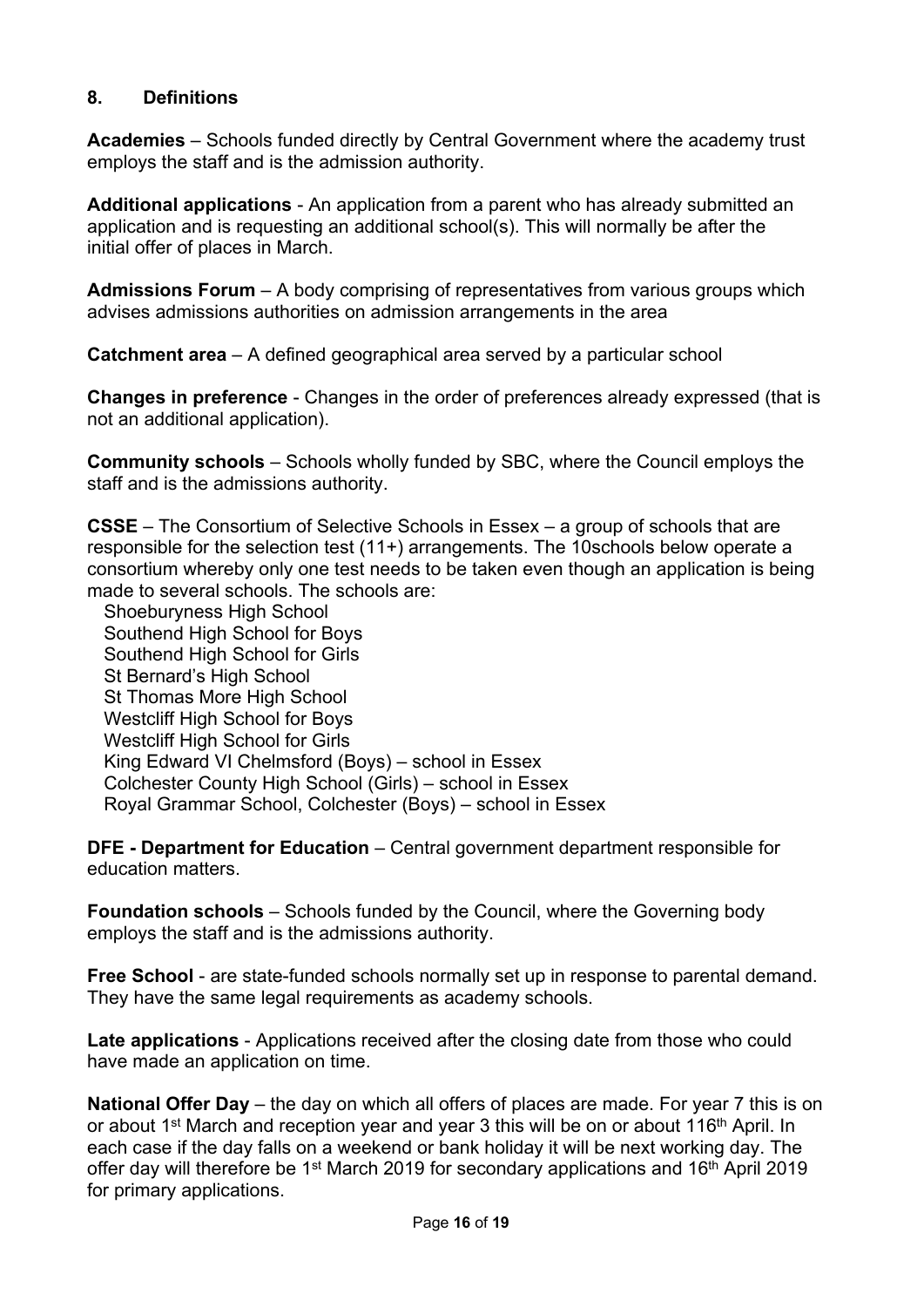**New applications** - Parents who in the view of SBC could not have made an application by the appropriate closing date, for example, when moving into the area, will have their application slotted into the system as and when received. Due to the allocation of places this can only be achieved up to 19<sup>th</sup> January for secondary applications and 2<sup>nd</sup> March for primary applications. Any application after that date will be slotted in after offer day.

**Non-selective places** – school places offered without reference to the selective (11+) procedure.

**Normal round of admissions** – Under the Southend Coordinated Admissions Scheme, the normal round of admissions refers to admissions to reception, year 3 and year 7 up to 22nd August..

**Potential year 7 admissions** – All pupils in year 6 in primary schools (whether or not that is their age appropriate cohort) who will transfer to secondary schools in the following September.

**Common Application Form (CAF)** – the common application form on which parents indicate their preferences

**Selective places** –places offered at certain schools as a result of the pupils' performance in the selection (11+) procedure.

**SIFs** – Supplementary Information Forms – forms on which parents are asked to provide additional information in support of their applications in order to provide more information to enable the school to apply their admission criteria. These are not application forms.

**Southend Borough Council (SBC) –** In most cases the function of the Council will be undertaken by the School Admissions Team within the Department of People.

**Specialist places** – School places offered to a small number of pupils at certain schools as a result of an aptitude in certain areas of the curriculum

**Voluntary Aided schools** – Schools set up and owned by a voluntary body, usually a church body, largely financed by the Council. The governing body employs the staff and is the admission authority.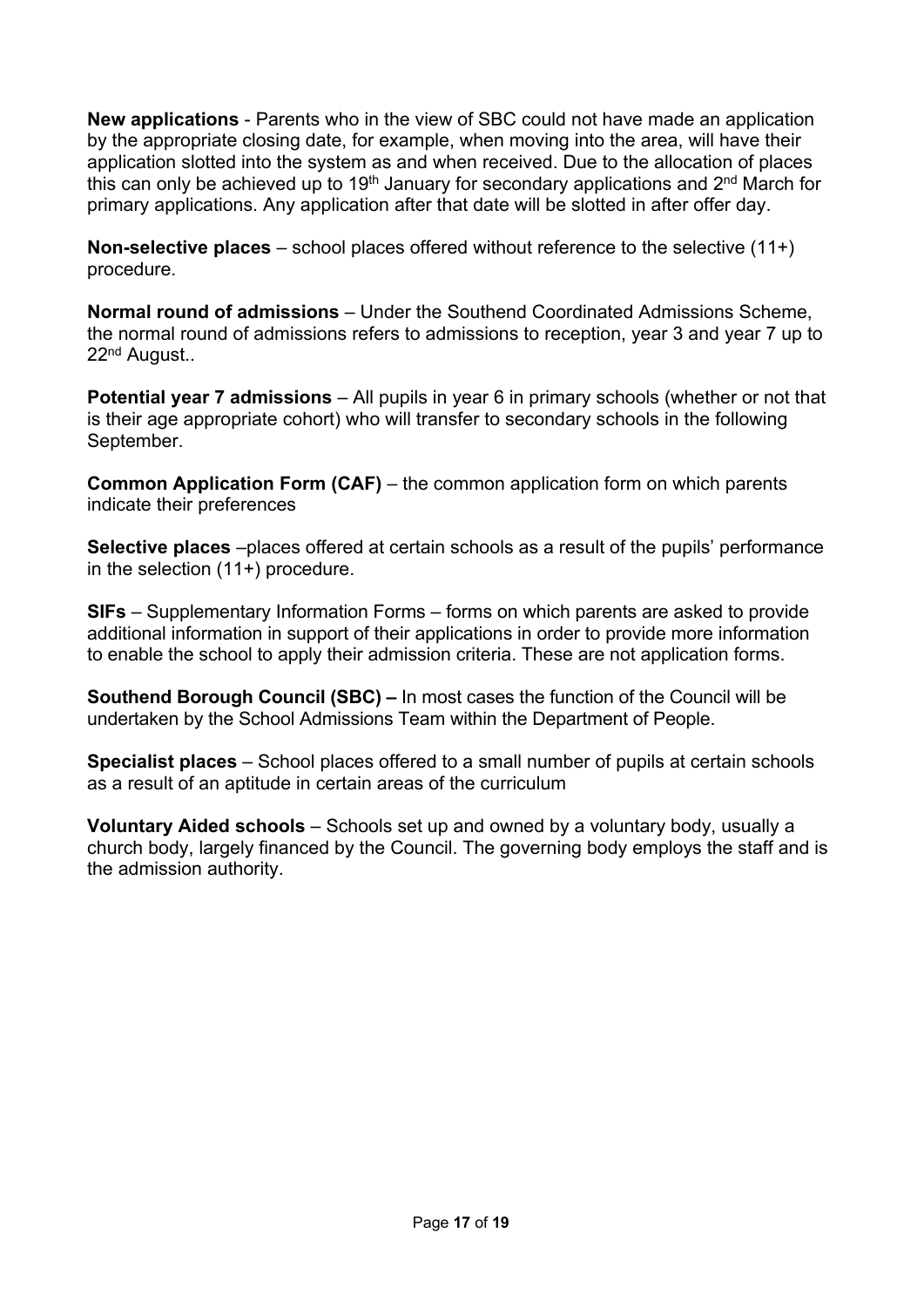# **9. Key dates – Primary admissions September 2019**

| 1st January 2017                                        | Date for formulation of scheme                                    |  |  |
|---------------------------------------------------------|-------------------------------------------------------------------|--|--|
| 1 <sup>st</sup> September to 11 <sup>th</sup> September | Publish Admissions Information Advertisements, fliers and         |  |  |
| 2018                                                    | letters to registered parents of early years children             |  |  |
|                                                         |                                                                   |  |  |
|                                                         |                                                                   |  |  |
| 14th September 2018                                     | Opening of on-line admissions facility                            |  |  |
|                                                         |                                                                   |  |  |
| Early October 2018                                      | Distribution of year 3 "letter/fliers" to year 2 pupils           |  |  |
|                                                         |                                                                   |  |  |
| Mid December 2018                                       | Preliminary lists to faith schools for SIF follow up              |  |  |
| 15 <sup>th</sup> January 2019                           | Closing date for admission applications                           |  |  |
| 22 <sup>nd</sup> January 2019                           | Follow up list to faith schools for SIF follow up                 |  |  |
| 31 <sup>st</sup> January 2019                           | Final list of preferences to be sent to schools and other         |  |  |
|                                                         | authorities                                                       |  |  |
| 26th February 2019                                      | Closing date for schools to return ranked preferences             |  |  |
| 2nd March 2019                                          | Closing date for New Applications (see para. 4.5.1)               |  |  |
| 16th April 2019                                         |                                                                   |  |  |
|                                                         | National Offer Day (16th April or next working day)               |  |  |
|                                                         |                                                                   |  |  |
| 30th April 2019                                         | Closing date for responses to offers (refusals)                   |  |  |
| 15 <sup>th</sup> May 2019                               | Closing date for appeal forms                                     |  |  |
| 17 <sup>st</sup> July 2019                              | All on-time appeals completed                                     |  |  |
| 22 <sup>nd</sup> August 2019                            | The administration of waiting lists for years R and 3 and all in- |  |  |
|                                                         | year admissions handed over to academy, voluntary aided,          |  |  |
|                                                         | and foundation schools.                                           |  |  |